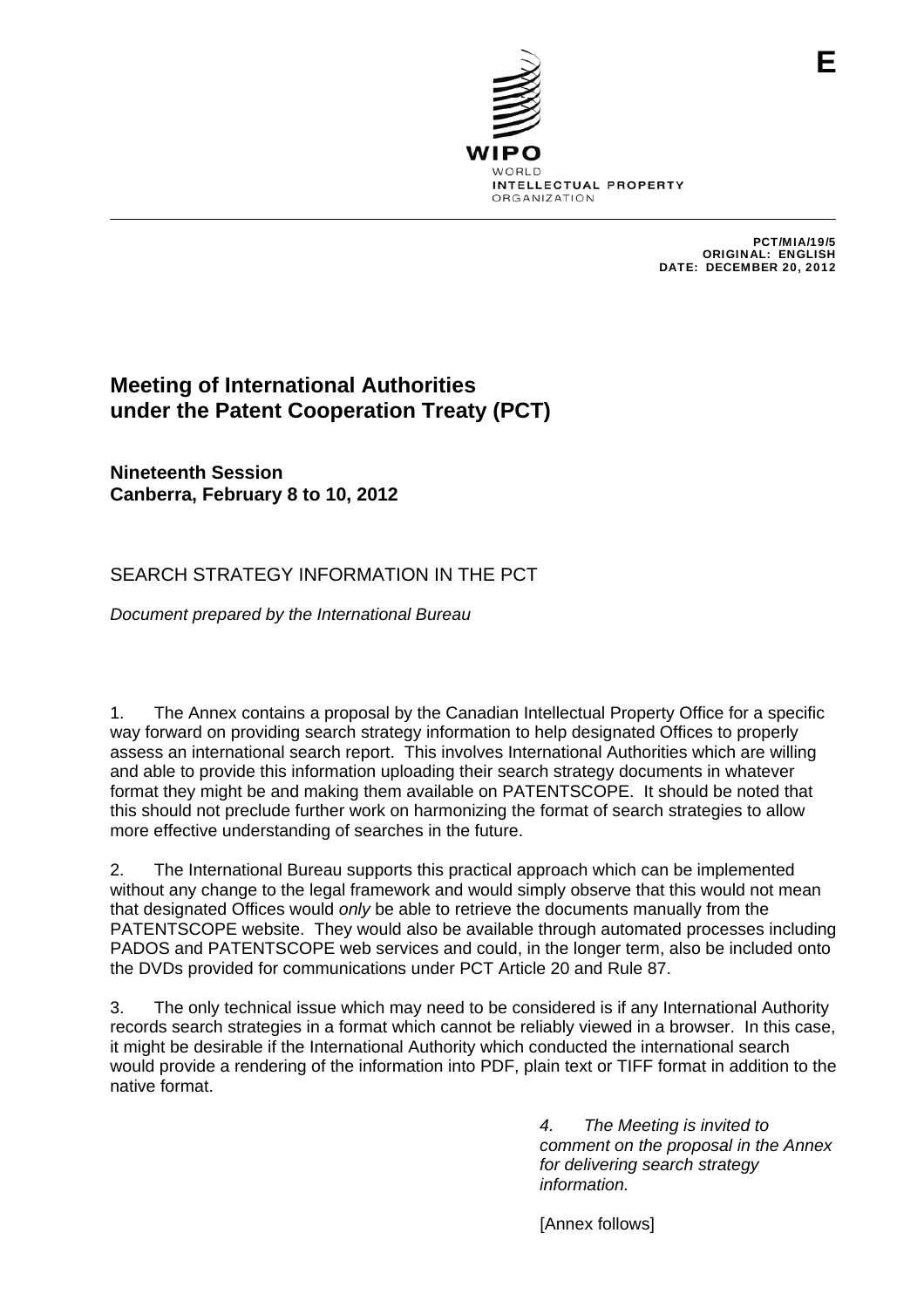#### **SEARCH STRATEGY INFORMATION FOR INTERNATIONAL SEARCH REPORTS TO BE PROVIDED ON PATENTSCOPE**

*Proposal by the Canadian Intellectual Property Office* 

#### **SUMMARY**

1. The Canadian Intellectual Property Office (CIPO) presented a proposal at the 18th session of the Meeting of International Authorities (MIA) of providing more detailed information in the international search report about the search performed, in response to concerns raised by PCT Member States regarding the quality of the searches of the international search report<sup>1</sup>. Most Authorities were open to the general concept of the proposal, however, there were some issues raised surrounding the earlier proposal which were considered to be major practical barriers for implementation<sup>2</sup>. This amended proposal being put forth by CIPO addresses the issues raised by the Authorities while maintaining the increased transparency of the international searches performed. The new proposal includes the use of PATENTSCOPE as an avenue to relay the search strategy information for an international application.

#### **BACKGROUND**

2. Currently, the Patent Cooperation Treaty (PCT) International Search Report (form PCT/ISA/210) provides a very limited area for details of the search strategy used by the examiner. Concerns were raised by PCT Member States in the 2008 PCT User Survey regarding the quality of the searches of the international search report<sup>3</sup>.

3. In response to the concerns regarding the quality of the international search report, CIPO presented a proposal at the 18th MIA to improve the information available concerning the scope of an international search which had been conducted by enlarging the relevant box in the international search report and providing details of the scope of the search<sup>4</sup>. This type of information is already held by most International Searching Authorities on the international application file, but does not appear in the international search report, in part because of limitations of the form<sup>5</sup>.

4. Most Authorities at the 18th MIA who took the floor on the matter were supportive of the general concept underlying the proposal, recognizing that it could improve confidence in the quality of the search. However, some issues surrounding this proposal raised by the Authorities were considered to be major practical barriers.

5. The main issues raised were $6$ :

(a) the amount of examiner time which could be involved in preparing explanations of the scope of the search of the type shown in the examples, independent of the particular system used to perform the search;

(b) the diversity of methods used for recording searches, which could limit the extent to which the information could be useful to applicants and examiners from different Offices;

 $\frac{1}{1}$ <sup>1</sup> As example, document PCT/WG/3/14 Rev. paragraphs 26, 37, 41, 46, 48, 52, 55, 59 and 77

PCT/MIA/18/16, paragraph 64

<sup>3</sup> PCT User Survey 2008, PCT/MIA/17/7

<sup>4</sup> PCT/MIA/18/9 5

PCT/MIA/18/16, paragraph 63 6

PCT/MIA/18/16, paragraphs 65-66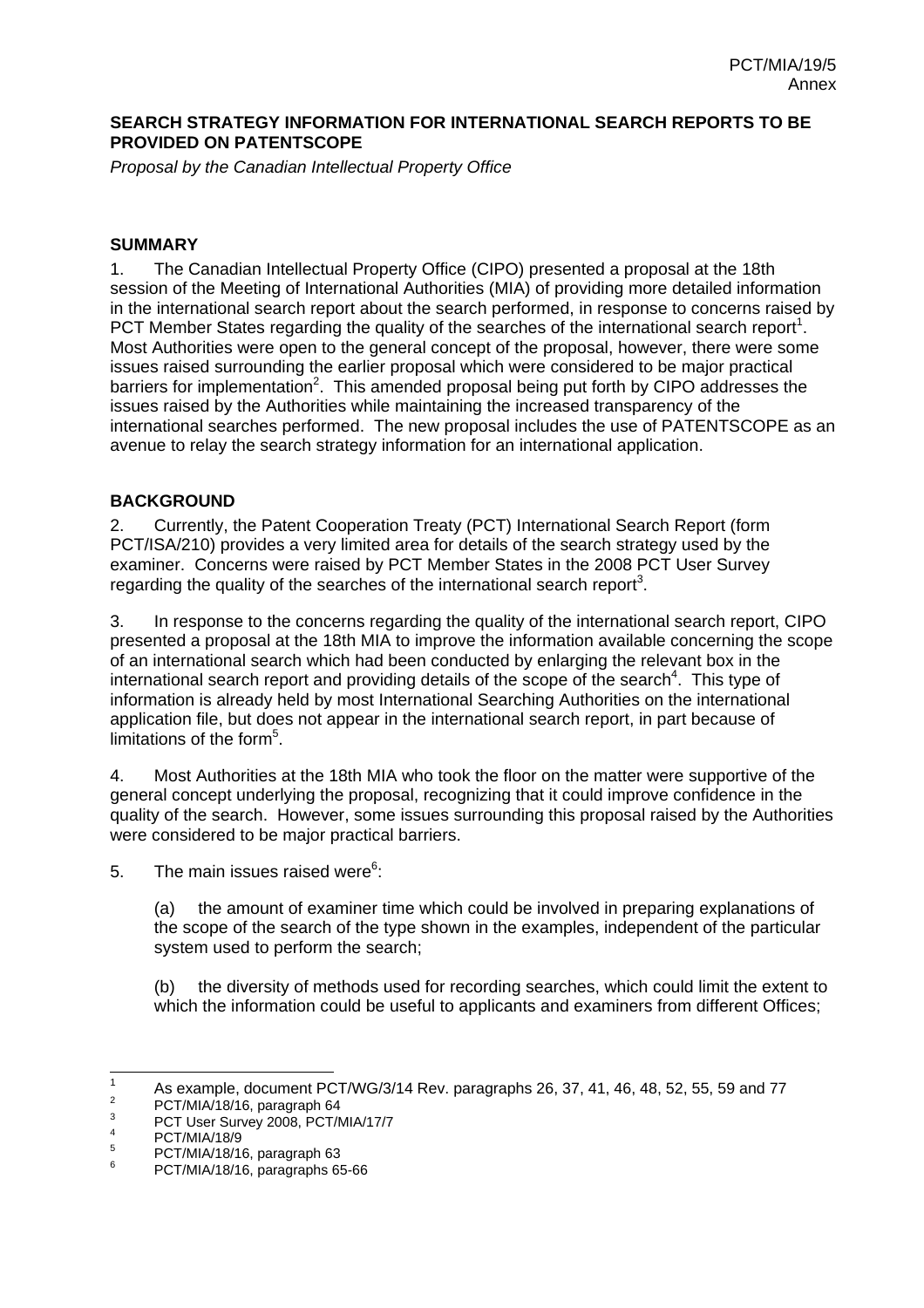(c) the amount of information technology (IT) investment needed by International Authorities to change their processes to record and provide search strategy information; and

(d) how the information provided could be interpreted by the users.

6. Unless these issues were resolved, some Authorities stated that they were unlikely to justify either the additional burden on examiners or the IT development costs involved<sup>7</sup>.

7. The Meeting agreed that further consideration of this subject would be useful and agreed that CIPO should discuss the issues further with other Offices, noting that related work was going on in other fora which should be taken into account, and prepare revised proposals which seek to address the concerns of International Authorities<sup>8</sup>.

8. Similar work is being carried out by the Five IP Offices (IP5). IP5 is developing a common approach amongst its member offices in documenting search information with the goal of sharing said information between the Offices in order to reduce duplication of work and increased efficiency in the process for each office. It does not appear that, at this time, discussions of the IP5 relating to search strategies are advanced to the extent that their work can be used as a basis for a common search strategy format for International Authorities, although this may change moving forward.

9. In view of the concerns expressed by the International Authorities, the following amended proposal is put forth as a possible option.

#### **AMENDED PROPOSAL**

10. The aim of the original proposal was to address the concerns raised by PCT Member States as to the quality of the searches carried out. Adding information regarding the search strategy increases the transparency of the work performed in the International Authorities which results in increased confidence in the search results delivered. This new proposal maintains the goal of increasing the transparency of the search strategy of the International Search Authorities and attempts to address the concerns raised by the Authorities in regards to the initial proposal<sup>9,10</sup>.

11. It is currently proposed that the search strategies and the search results, as presently held by International Searching Authorities, would be posted as a "Related document" in the "Documents" tab for the international application on PATENTSCOPE. This would allow any interested party to readily view the search information upon which the international search report for an international application was based.

12. Participating International Authorities could submit their search records to the International Bureau at the time of submission of the international search report via the current system of uploading through EDI in min-spec format<sup>11</sup> using the appropriate code. The International Bureau would then scan the records into the international application folder in PATENTSCOPE as "Related documents", which would become a publically visible file upon publication of the

<sup>-&</sup>lt;br>7 PCT/MIA/18/16, paragraph 66 8

PCT/MIA/18/16, paragraph 68 9

 $^{9}$  PCT/MIA/18/9

<sup>&</sup>lt;sup>10</sup> PCT/MIA/18/16, paragraphs 65-66<br><sup>11</sup> PCT minimal specifications for transmitting documents to the International Bureau, available from the WIPO website at http://www.wipo.int/patentscope/en/pct-edi/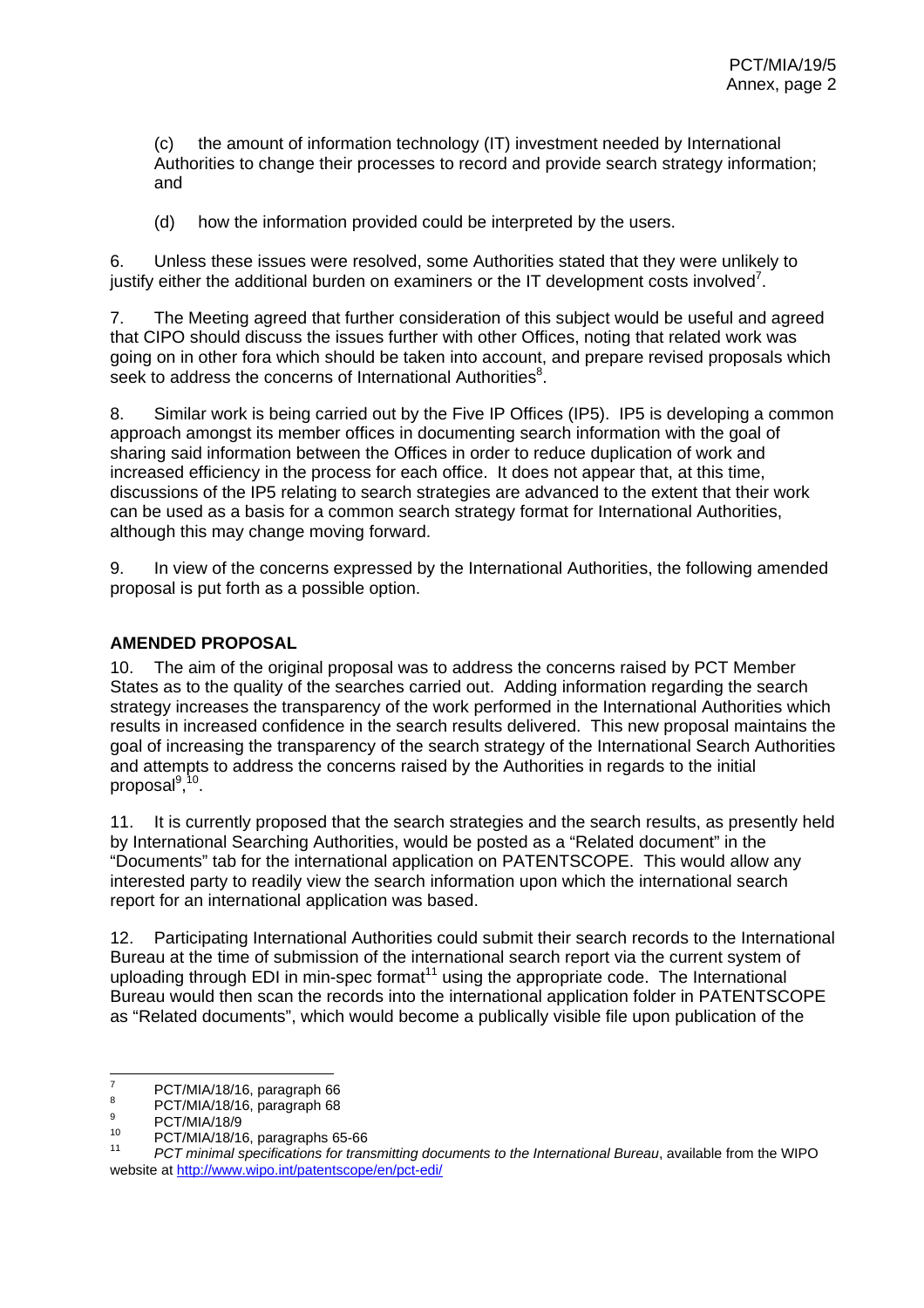international application. The documents would be published in their original format, such as PDF, TXT (and potentially contained in a ZIP).

13. The documents would also be posted in their original language. The International Bureau would not be responsible for translation of the search strategy documents. Machine translation would not be available at present but possibly in the future.

#### **ISSUES IDENTIFIED BY THE INTERNATIONAL AUTHORITIES**

### (A) AMOUNT OF TIME

14. Some Authorities expressed concerns with the amount of examiner time which could be involved in preparing explanations of the search strategy.

15. The consequence of the new proposal, posting the Authorities' search records on PATENTSCOPE, is that little or no additional time or effort would be required by the examiner, other than as required by their respective offices for information recorded in their search records.

16. In CIPO's experience, the implementation of the mandatory requirement for examiners to record their search strategies added only a small amount time to the international work, and this was offset by the accrued benefits of copying of the information contained in the record into the written opinion, the ease of transferring search information between examiners, and in the ability of the examiner to review the search to determine the extent of a top-up search required in national phase.

## (B) DIVERSITY OF METHODS USED FOR RECORDING SEARCHES

17. Concern was also expressed that the diversity of methods used for recording searches and the lack of consistency in the format and presentation of the information could limit the extent to which the information could be useful to applicants and examiners from different Offices.

18. The conclusion of an informal survey of search records from seven (7) Authorities revealed that, while the format of each search record form is different, the information contained is similar between Authorities. Common information of the forms included databases used, classifications searched, keywords and search strings. While the use of a standardized presentation would facilitate the ease of understanding of this information, the current search records would still be of use to applicants and examiners and would increase transparency of the international search.

## (C) SIGNIFICANT INFORMATION TECHNOLOGY INVESTMENT

19. Authorities were concerned about the significant IT investment that could be needed to change their processes to provide additional information regarding the international search.

20. Since the current proposal uses existing systems used by Authorities to transmit documents to the International Bureau, there will be little additional IT requirement for either the Authorities or the International Bureau in implementing the current proposal.